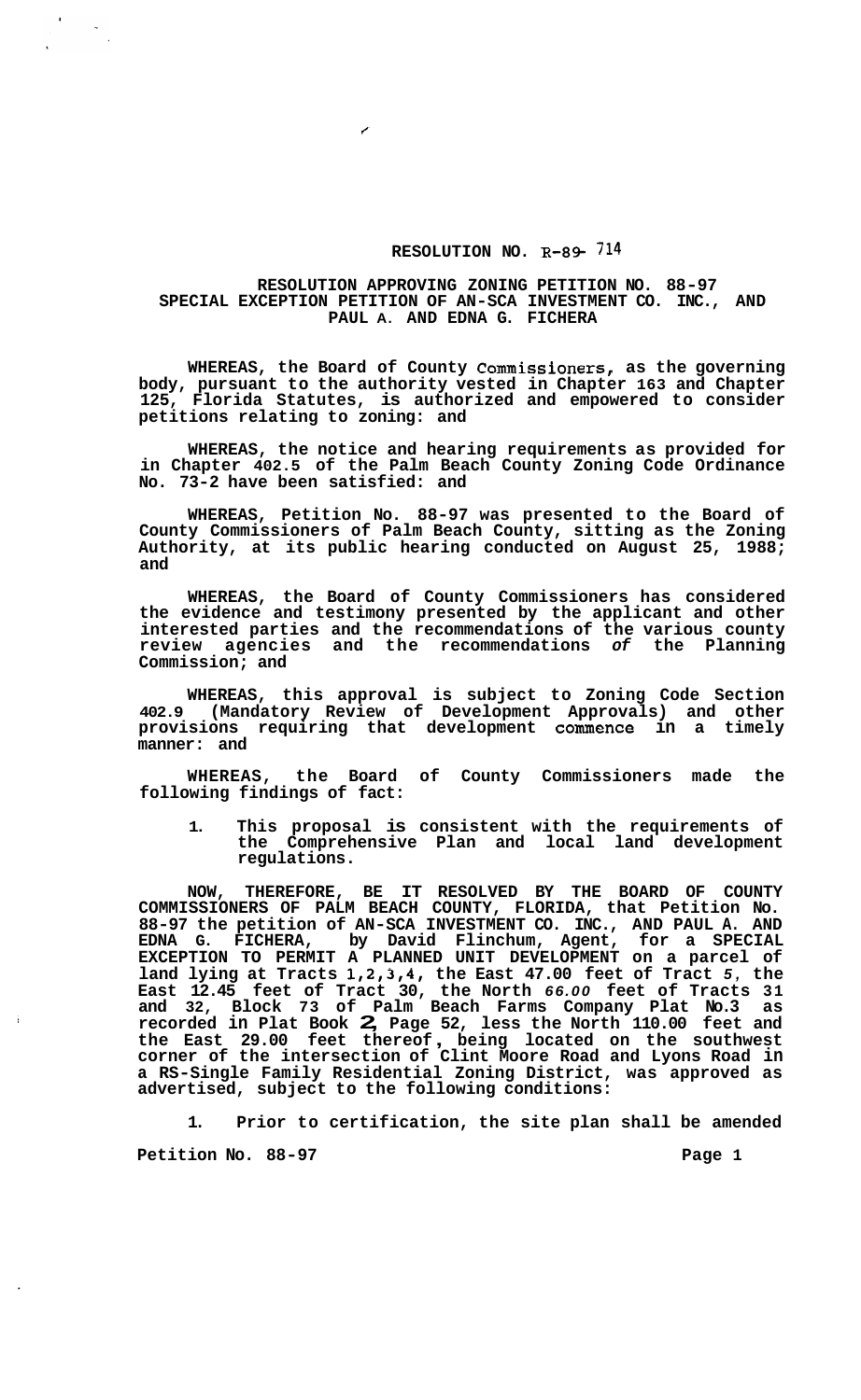**to indicate the following:** 

- **a. Compliance with Article IX, Section VI11 (Parks and Recreational Area) of the Subdivision Ordinance.**
- **The property owner shall meet all provisions of Palm Beach Countyls Subdivision and Platting Ordinance 73-4 as amended. 2.**
- **Sewer service is available to the property. Therefore, no septic tank shall be permitted on the site. 3.**
- **Water service is available to the property. Therefore, no well shall be permitted on the site to provide potable water. 4.**
- **The developer shall provide discharge control and treatment for the stormwater runoff in accordance with all applicable agency requirements in effect at the time of the permit application. However, at a minimum, this development shall retain onsite the first one inch of stormwater runoff** . **In the event that the subject site abuts a Florida Department of Transportation maintained roadway, concurrent approval from the Florida Department of Transportation will also be required. The drainage system shall be maintained in an acceptable condition as approved by the County Engineer. 5.**
- **Within 90 days of approval of this project, the property owner shall convey to Palm Beach County by road right-of-way warranty deed for Clint Moore Road;**  *6.* 
	- **a. An additional 54.5 feet; and**
	- **b. Lyons Road an additional 35.5 feet along the east property line.**

**free of all encumbrances and encroachments. Petitioner shall provide Palm Beach County with sufficient documentation acceptable to the Right of Way Acquisition Section to ensure that the property is free of all encumbrances and encroachments. Right-of-way conveyances shall also include '@Safe Sight Corners" where appropriate at intersections as determined by the County Engineer. Right-of-way dedication shall be in**  accordance with Palm Beach County's proposed right-of-<br>way map as prepared by Metric Engineering Sheet 4.

**7. The property owner shall construct or fund the construction of a left turn lane east approach and a right turn lane west approach at the project's entrance and Clint Moore Road. Palm Beach County shall make the** 

Petition No. 88-97 **Page 2 Page 2**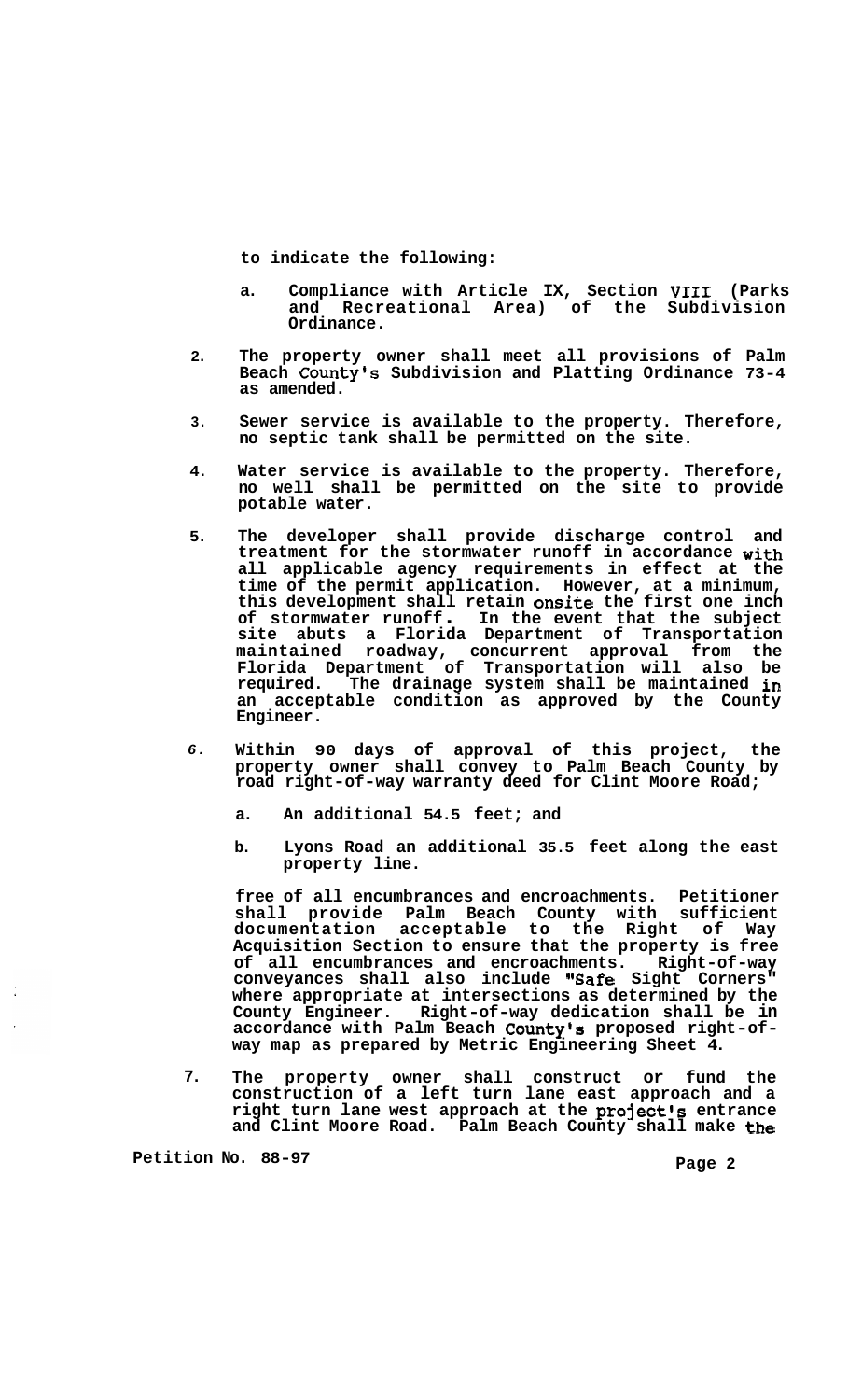**sole determination as to whether or not to include these turn lanes in the reconstruction of Clint Moore Road from Lyons Road to SR 7.** 

- **8. The property owner shall convey to Palm Beach County within 90 days of the approval of this project adequate**  road drainage easements through the project's internal **surface water management system to provide legal positive outfall for all runoff from those segments of Lyons Road and Clint Moore Road along the property frontage and for a maximum 400 ft. distance each side of the property boundary lines along Lyons Road and Clint Moore Road. Said easements shall be no less than 20 feet in width. The drainage system within the project shall have sufficient retention/detention capacity to meet the storm water discharge and treatment requirements of the applicable County Water Control District and South Florida Water Management for the combined runoff from the project and District the ultimate Thoroughfare Plan Road Section(s)of the included segment.**
- **9. This project shall be limited to attached multi-family dwelling units and the property owner shall pay the Fair Share Fee in the amount and manner required by the "Fair Share Contribution for Road Improvements Ordinancell as it presently exists or as it may from time to time be amended. The Fair Share Fee for this project presently is \$562/approved dwelling unit.**
- **10. In order to comply with the mandatory traffic performance standards the property owner shall be restricted to the following phasing schedule:** 
	- **a) No building permits shall be issued after January 1, 1991 for this project, until Lyons Road has been constructed as a four-lane facility from New England Boulevard to Clint Moore Road. If all building permits are not obtained prior to this date, Palm Beach County will revisit this zoning approval for compliance with the Traffic Performance Standards for the project in its entirety** . **Action taken by Palm Beach County shall include but shall not be limited to rezoning of the remaining property from RS to** *AR,* **or additional conditions for major road improvements.**

**NOTE: This Condition is required because capacity on the surrounding roads cannot be assured for the project beyond January 1, 1991 as required in the Mandatory Traffic Performance Standards.** 

**11. Failure to comply with the conditions herein may result in the denial or revocation of a building permit; the** 

Petition No. 88-97 **Page 3 Page 3** 

 $\sim$